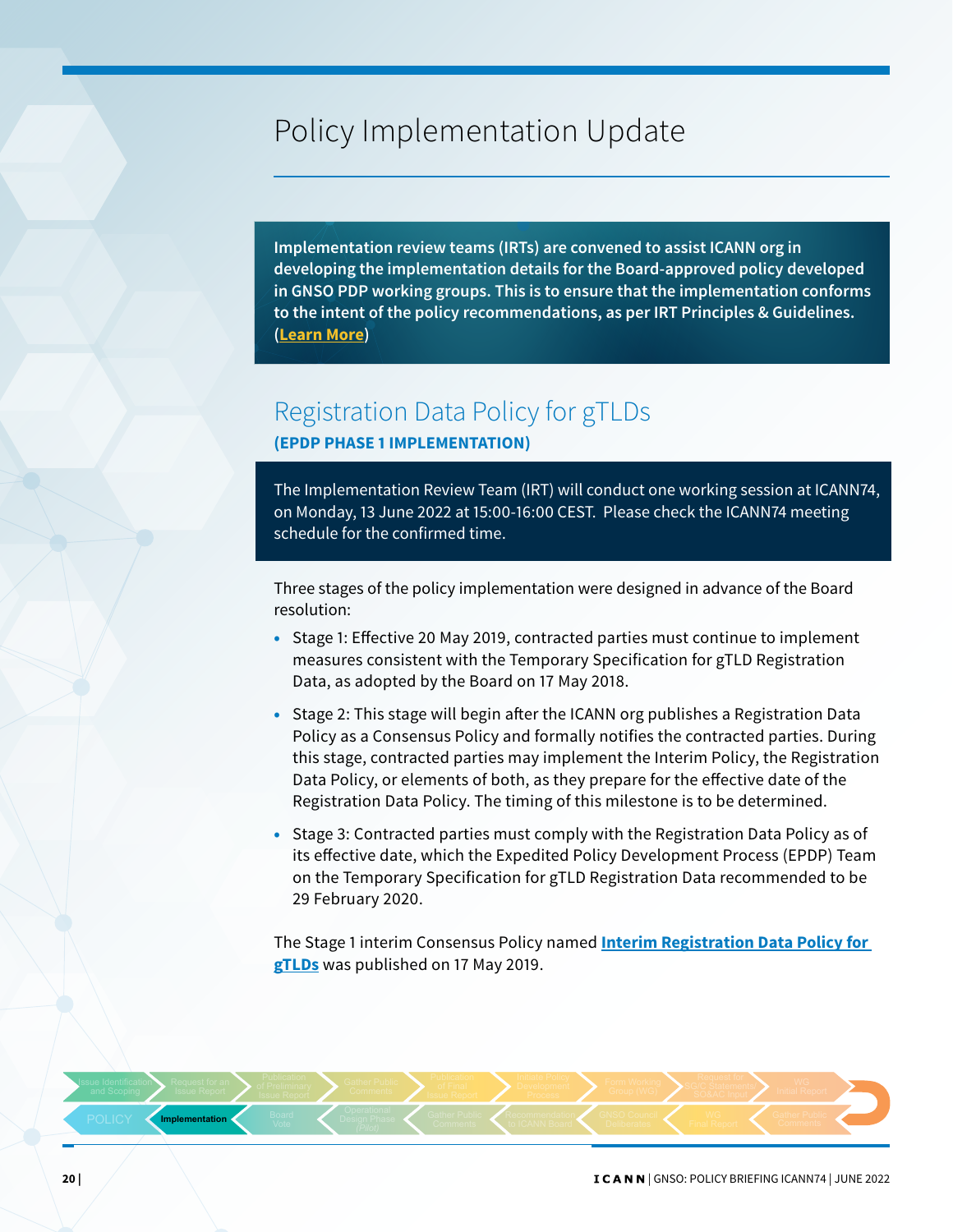The IRT is now working on the implementation plan for Stage 2. The process steps include drafting the complete gTLD Registration Data Policy and agreeing on a timeline that can be shared for Public Comment (including the anticipated implementation time for the contracted parties). The IRT has been focusing on:

- deliberations to resolve conflicting interpretations of some of the recommendations
- evaluation of the requirements set by the policy language for technical feasibility
- projection of the scope and time for the tasks to be implemented
- assessment of the critical path to define a realistic implementation timeline

After the implementation plan has been formulated, it will be published for Public Comment.

In January 2021, the GNSO Council passed a **[motion](https://gnso.icann.org/en/council/resolutions/2020-current#202101-2)** to provide guidance on the interpretation of EPDP Phase 1 Recommendation 7. In October 2021, the ICANN Board directed the implementation of the policy per the guidance. In June 2021, the Board **[adopted Recommendations 19-22](https://www.icann.org/resources/board-material/resolutions-2021-06-21-en#1.a)** from the EPDP Phase 2 **[Final Report](https://gnso.icann.org/sites/default/files/file/field-file-attach/epdp-phase-2-temp-spec-gtld-registration-data-31jul20-en.pdf)**. The implementation of these recommendations, referred to as Priority 2 items, were added to the Implementation scope. On 24 February 2022, the Board **[adopted](https://www.icann.org/resources/board-material/resolutions-2022-02-24-en#2.b)** the GNSO Council's Supplemental Recommendation for EPDP Recommendation 12, concerning the deletion of data in the Organization field as it addresses the Board's overarching concern of loss of essential data.

This IRT is open to all. If you believe you have the requisite expertise, you may join as either a member (with full posting rights to the mailing list and the ability to participate in all meetings) or as an observer (with read-only status for the mailing list). If you are interested in joining, please follow the instructions in the **["Call for](https://community.icann.org/display/RDPIRT/Call+for+IRT)  IRT**" announcement. The IRT meets every other week via teleconference and in person at ICANN Public Meetings.

#### **MORE INFORMATION**

- **[EPDP Phase 1 background](https://gnso.icann.org/en/group-activities/active/gtld-registration-data-epdp)**
- **[Policy Implementation Status webpage](https://www.icann.org/resources/pages/registration-data-policy-gtlds-epdp-1-2019-07-30-en)**
- **[IRT workspace](https://community.icann.org/display/RDPIRT)**

**RESPONSIBLE STAFF:** Dennis Chang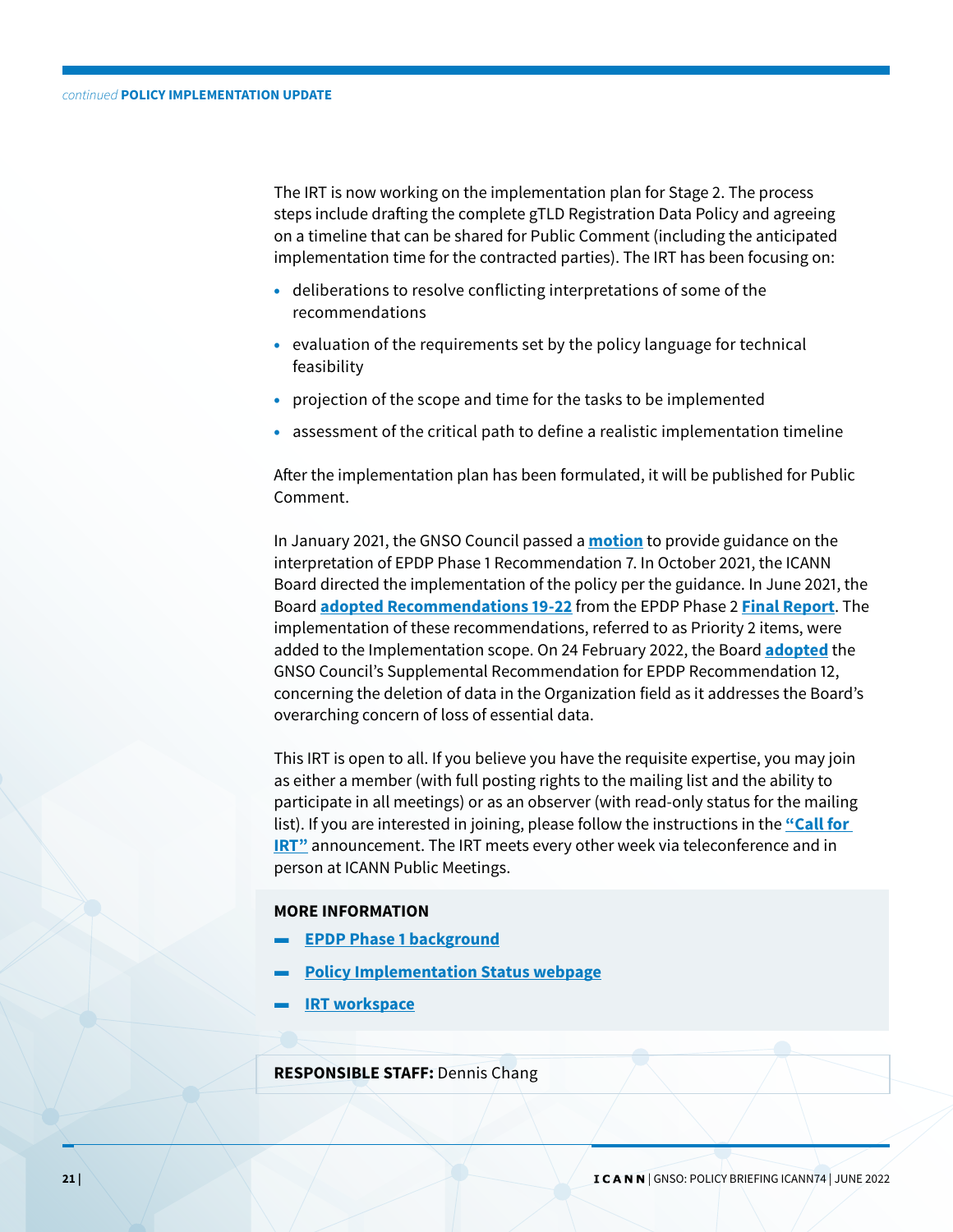The following Implementation Review Teams (IRTs) do not plan to meet at ICANN74

## Registration Data Policy for gTLDs (EPDP Phase 2A Implementation)

The ICANN Board **[approved the EPDP Phase 2A policy recommendations on 10](https://www.icann.org/resources/board-material/resolutions-2022-03-10-en#2.b)  [March 2022](https://www.icann.org/resources/board-material/resolutions-2022-03-10-en#2.b)**. As set forth in Section 3 of the **[Final Report](https://gnso.icann.org/sites/default/files/file/field-file-attach/epdp-phase-2a-updated-final-report-13sep21-en.pdf)**, the recommendations include: 1) a recommendation that a field or fields MUST be created to facilitate differentiation between legal and natural person registration data and/or if that registration data contains personal or nonpersonal data. ICANN org is expected to coordinate the implementation of this recommendation with the technical community. Once created, this field(s) is optional for use by contracted parties that choose to differentiate. Contracted parties that choose to differentiate are not required to use the field(s); 2) a recommendation that includes guidance developed by the EPDP team to assist contracted parties that choose to differentiate; 3) a recommendation that, should any possible future work within ICANN be undertaken in relation to the development of a GDPR Code of Conduct, the guidance developed concerning legal vs. natural differentiation should be considered; and 4) a recommendation that includes guidance for those contracted parties who choose to publish a pseudonymized registrant-based or registration-based email address in the publicly accessible registration data directory services (RDDS).

The ICANN Board has directed ICANN org to develop and execute an implementation plan for the above adopted recommendations that is consistent with the guidance provided by the GNSO Council and to continue communication with the community on such work. Implementation planning is now underway.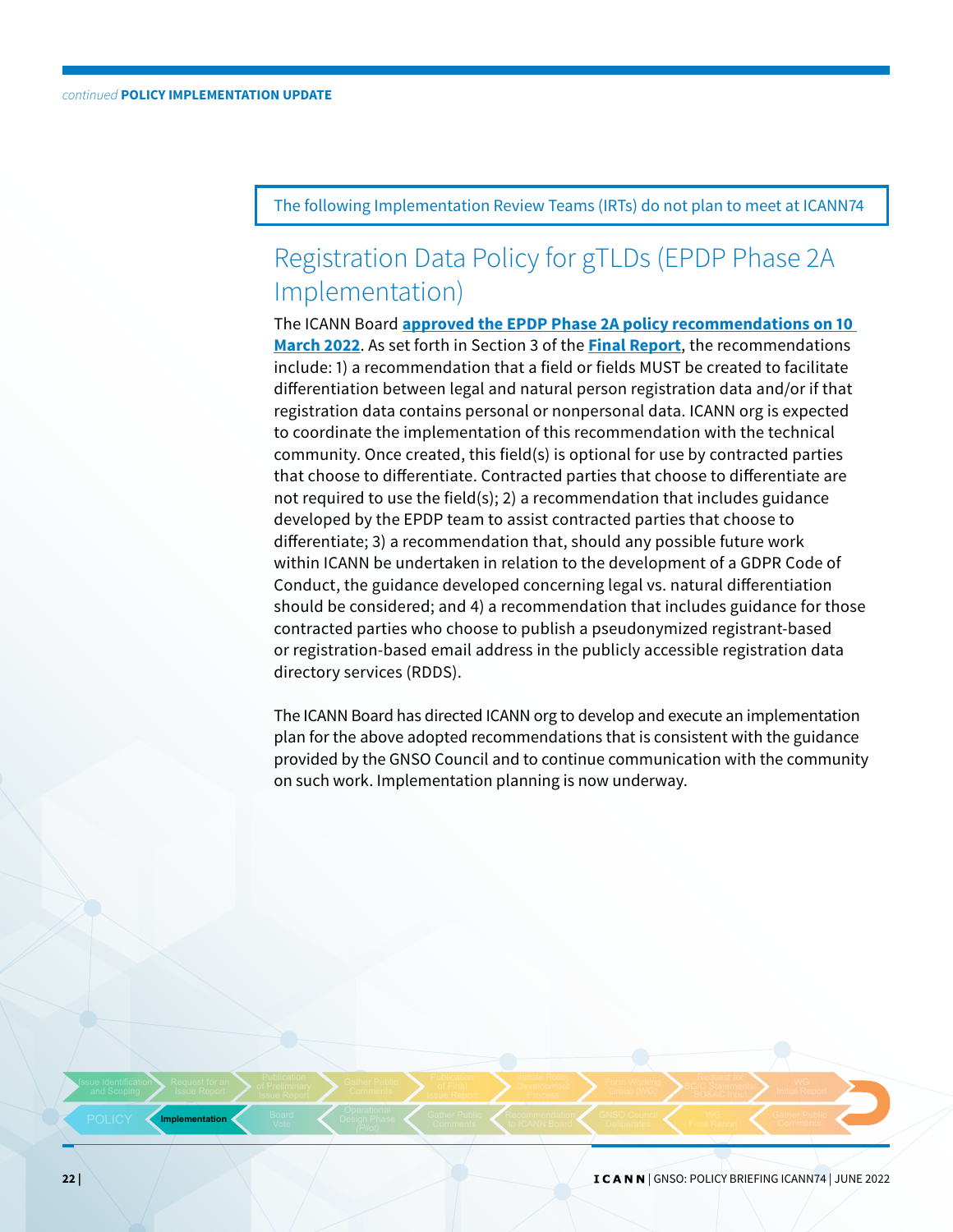### Privacy and Proxy Services Accreditation Issues

The IRT for the **[policy recommendations](https://gnso.icann.org/sites/default/files/filefield_48305/ppsai-final-07dec15-en.pdf)** developed by the Privacy Proxy Services Accreditation Issues (PPSAI) Policy Development Process (PDP) Working Group began meeting in October 2016. It has reviewed the draft Registrar Accreditation Agreement (RAA) and other associated program materials in preparation for the Public Comment phase.

On **[4 March 2019](https://www.icann.org/en/system/files/correspondence/namazi-to-drazek-et-al-04mar19-en.pdf)**, ICANN org wrote to the GNSO Council with the suggestion to wait before proceeding to Public Comment and implementation of the PPSAI recommendations until the completion of the Expedited Policy Development Process (EPDP) on the Temporary Specification for gTLD Registration Data. The GNSO Council deferred the decision on this issue to ICANN org in a **[message](https://www.icann.org/en/system/files/correspondence/drazek-et-al-to-namazi-30apr19-en.pdf)** on 30 April 2019. In its **[response](https://www.icann.org/en/system/files/correspondence/namazi-to-drazek-et-al-05sep19-en.pdf)** on 5 September 2019, ICANN org confirmed that implementation work would remain paused pending the resolution of EPDP Phase 2.

With both phases of the EPDP complete, ICANN org provided its **[draft review](https://mm.icann.org/pipermail/irt.regdatapolicy/2021-January/000636.html)** of the impact of the EPDP recommendations on existing policies and procedures, including the PPSAI recommendations, per the EPDP Phase 1 Recommendation 27. Following review by the EPDP Phase 1 IRT, the **[report](https://community.icann.org/display/RDPIRT/RegDataPolicy+Implementation+Documents?preview=/124847947/159482608/EPDPP1Rec27Wave1.5-23feb21-0001.pdf)** was shared with the GNSO Council to help determine next steps. In its **[7 July 2021 letter](https://gnso.icann.org/sites/default/files/file/field-file-attach/gnso-council-to-lentz-07jul21-en.pdf)**, the GNSO Council indicated an expectation that implementation would continue. ICANN org is now considering next steps for the PPSAI implementation within the org's planning activities, factoring in existing and upcoming activities, as well as direction from the Board.

### **MORE INFORMATION**

- **[PDP background](https://gnso.icann.org/en/group-activities/active/ppsai)**
- **[Policy Implementation Status webpage](https://www.icann.org/resources/pages/ppsai-2016-08-18-en)**
- **[IRT workspace](https://community.icann.org/x/VA2sAw )**

### **RESPONSIBLE STAFF:** Cyrus Jamnejad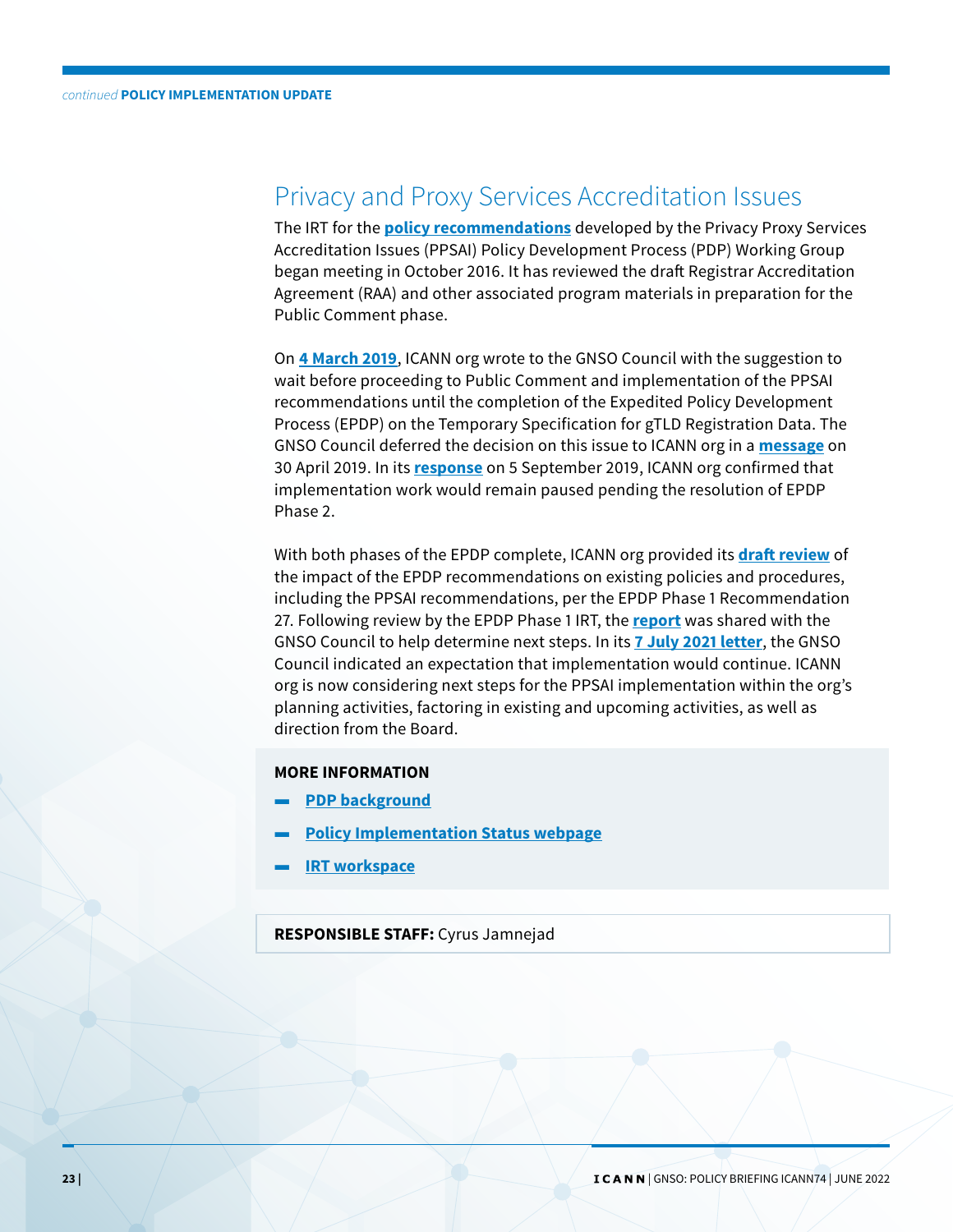### Translation and Transliteration of Contact Information

The ICANN Board **[adopted](https://www.icann.org/resources/board-material/resolutions-2015-09-28-en)** the recommendations of the PDP working group in September 2015. Since commencing implementation work in July 2016, the IRT and Global Domains and Strategy (GDS) have produced a **[preliminary policy](https://community.icann.org/display/gnsottcii/IRT+Meetings+and+Discussion+Materials)  [document](https://community.icann.org/display/gnsottcii/IRT+Meetings+and+Discussion+Materials)**. Due to complexities emerging from the IRT's discussions and work in other areas related to registration data directory services (RDDS) – in particular the **[Temporary Specification for gTLD Registration Data Expedited Policy](https://gnso.icann.org/en/group-activities/active/gtld-registration-data-epdp)  [Development Process](https://gnso.icann.org/en/group-activities/active/gtld-registration-data-epdp)** (EPDP)—the implementation's projected announcement and effective dates are to be determined.

Given the implementation's relationship to the evolution of registration data policies and procedures, the PDP working group's recommendations are being assessed per Recommendation 27 of the Expedited Policy Development Process (EPDP) on the Temporary Specification for gTLD Registration Data Phase 1 Team's **[Final Report](https://gnso.icann.org/sites/default/files/file/field-file-attach/epdp-gtld-registration-data-specs-final-20feb19-en.pdf)** to ensure policy and implementation consistency across the many work streams in this area.

Both phases of the EPDP are now complete. The ICANN org has provided its draft review of the impact of the EPDP recommendations on existing policies and procedures, including the Translation and Transliteration of Contact Information recommendations, per the EPDP Phase 1 Recommendation 27. Following review by the EPDP Phase 1 IRT, ICANN org provided the **[report](https://community.icann.org/display/RDPIRT/RegDataPolicy+Implementation+Documents?preview=/124847947/159482608/EPDPP1Rec27Wave1.5-23feb21-0001.pdf)** to the GNSO Council. ICANN org is considering next steps regarding the GNSO Council's consideration of the EPDP Phase 1 Recommendation 27, Wave 1.5 Report, per its **[letter](https://gnso.icann.org/sites/default/files/file/field-file-attach/gnso-council-to-lentz-07jul21-en.pdf)** dated 7 July 2021. This includes incorporating next steps on the Translation and Transliteration of Contact Information recommendations into ICANN org's planning activities, and factoring in timing and prioritization of work with other existing activities.

### **MORE INFORMATION**

- **[PDP background](https://gnso.icann.org/en/group-activities/active/transliteration-contact)**
- **[Policy Implementation Status webpage](https://www.icann.org/en/system/files/files/translation-transliteration-contact-information-15apr22-en.pdf)**
- **[IRT workspace](https://community.icann.org/x/0SeOAw )**

**RESPONSIBLE STAFF:** Isabelle Colas

**24 |** | GNSO: POLICY BRIEFING ICANN74 | JUNE 2022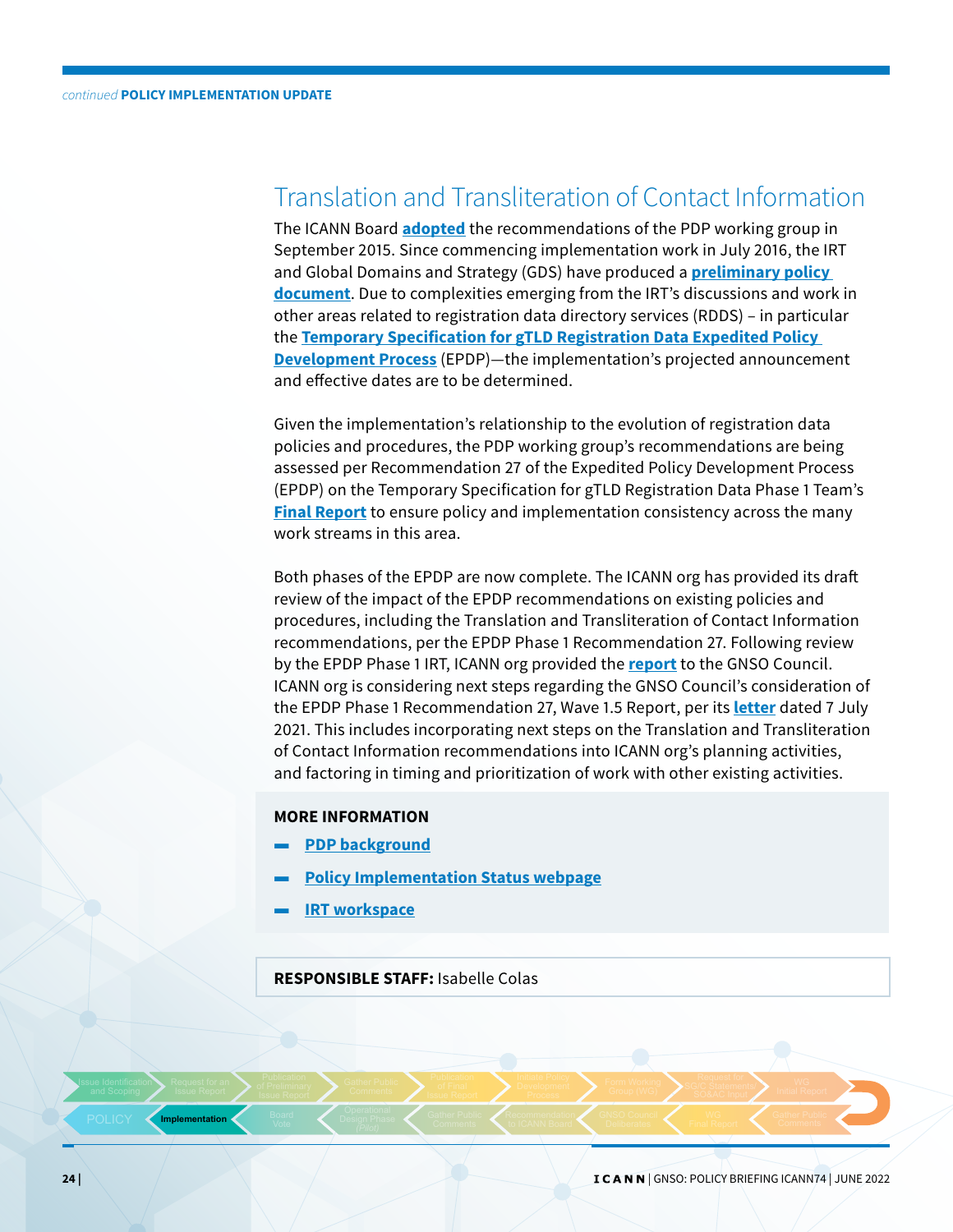## Protection of IGO and INGO Identifiers in All gTLDs

On 16 January 2018, the **[implementation](https://www.icann.org/en/announcements/details/implementation-of-the-consensus-policy-for-protection-of-certain-specific-igo-and-ingo-identifiers-for-all-gtlds-16-1-2018-en)** of the Consensus Policy for the Protection of Certain Specific International Governmental Organization (IGO) and International Non-Governmental Organization (INGO) Identifiers for All gTLDs was published. As of 1 August 2018, implementation has been completed for the portion of the policy that provides protection by reserving full names for certain specific names of IGOs, the International Olympic Committee (IOC), and the Red Cross and Red Crescent Movement (RCRC). For INGOs, the implementation period will be 12 months from the release of the INGO Claims Systems Specification, which is currently under development by the ICANN org.

In January 2019, the ICANN Board **[adopted](https://www.icann.org/resources/board-material/resolutions-2019-01-27-en#2.d)** the policy recommendation proposed by the Reconvened PDP Working Group on the Protections of the Specific Red Cross Red Crescent Names in All gTLDs. After the **[Public Comment](https://www.icann.org/en/public-comment/proceeding/implementation-plan-for-the-gnso-consensus-policy-relating-to-the-protection-of-certain-red-cross-names-23-10-2019)**, the **[consensus policy language](https://www.icann.org/resources/pages/igo-ingo-protection-policy-2018-01-16-en)** was revised and published in February 2020. The implementation was completed by 1 August 2020, which resulted in increasing the number of **[reserved Domain Name System \(DNS\) Labels](https://www.icann.org/resources/pages/reserved-2013-07-08-en)** from 700 to over 7,000.

The INGO Claims System implementation is currently on hold due to consideration of potential additional requirements that could be combined to create this new system. ICANN org is consulting with the Implementation Review Team (IRT) on the timing of the restart.

#### **MORE INFORMATION**

- **[PDP background](https://gnso.icann.org/en/group-activities/active/igo-ingo)**
- **[Policy Implementation Status webpage](https://www.icann.org/resources/pages/igo-ingo-2016-06-27-en)**
- **[IRT workspace](https://community.icann.org/x/RJFCAw  )**

### **RESPONSIBLE STAFF:** Dennis Chang